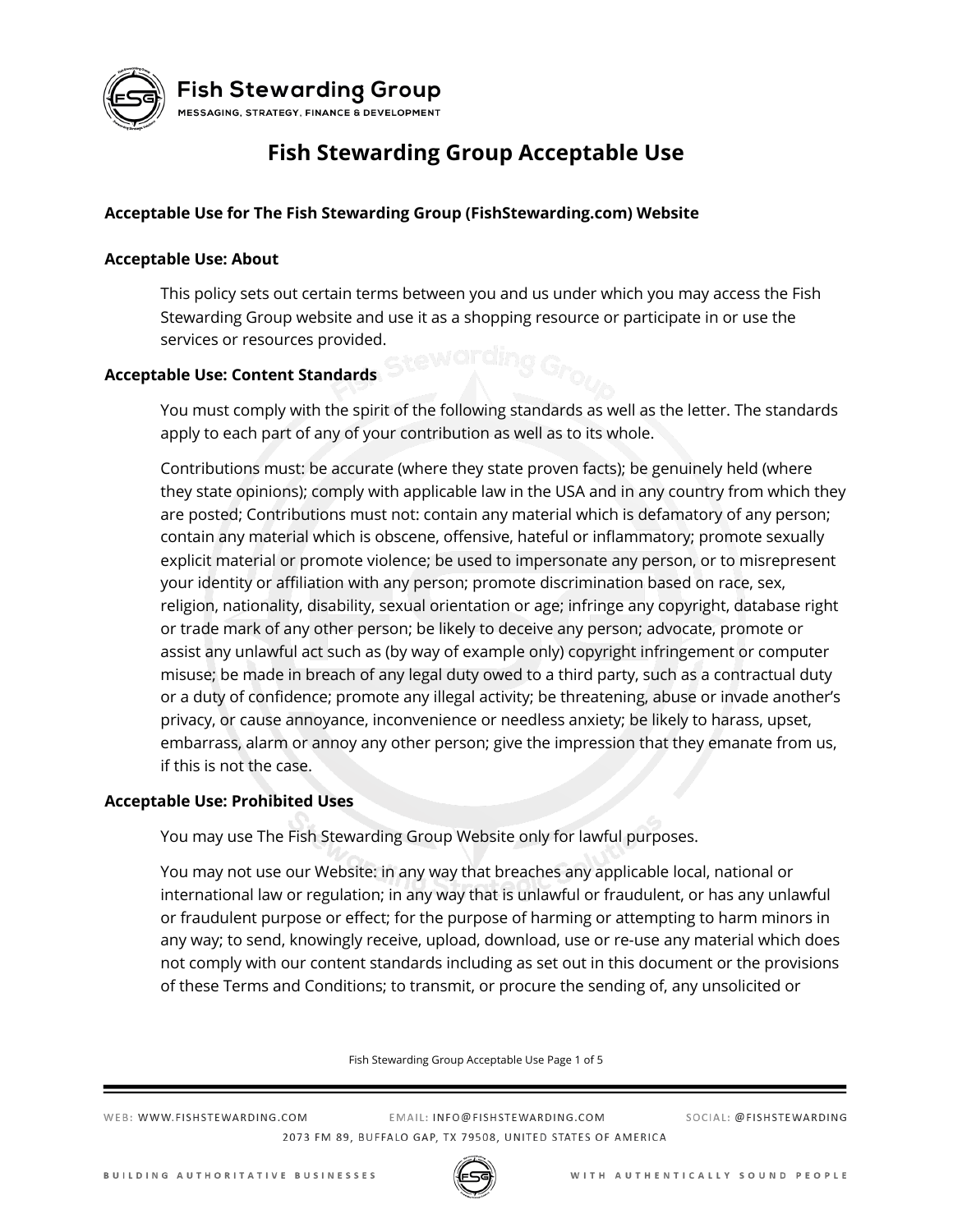

**Fish Stewarding Group** 

MESSAGING, STRATEGY, FINANCE & DEVELOPMENT

# **Fish Stewarding Group Acceptable Use**

unauthorized advertising or promotional material or any other form of similar solicitation (spam).

## **Acceptable Use: Contribution Warranting**

You warrant that your Contribution complies with the Terms and Conditions of the Fish Stewarding Group Website and indemnify us for any breach of this warranty.

## **Acceptable Use: Ownership of Your Contribution**

If you are making a contribution, please note that we reserve the right not to publish your Contribution on the Fish Stewarding Group Website (We will not post spam or other unsuitable content).

### **Acceptable Use: By making a Contribution:**

1. you agree that we have the right to use, copy, distribute, edit, shorten, publish and disclose to third parties your Contribution for any purpose, including but not limited to for advertising and promotional purposes in our information and/or marketing materials;

2. you warrant that you own all copyright and other rights including but not limited to intellectual property rights and image rights, in your Contribution;

3. you are agreeing and acknowledging that our use of the contribution will not constitute infringement of any of your rights, including, without limitation, copyright, defamation, privacy, publicity rights, or those rights of any third party;

4. you agree that, if requested, you will sign or will procure that any third party will sign any documents necessary to transfer the copyright or any other rights in the Contribution to us; and

5. you release Fish Stewarding Group, all employees, investors and direct affiliates from any and all claims, liabilities, responsibilities, or damages arising from using, copying, distributing, editing, shortening, publishing, disclosing and/or transmitting the contribution.

Your Contribution shall be considered non-confidential and non-proprietary. We have the right to disclose to any third party, which is claiming that any Contribution to our Website constitutes a violation of their intellectual property rights.

Fish Stewarding Group Acceptable Use Page 2 of 5

WEB: WWW.FISHSTEWARDING.COM

EMAIL: INFO@FISHSTEWARDING.COM 2073 FM 89, BUFFALO GAP, TX 79508, UNITED STATES OF AMERICA

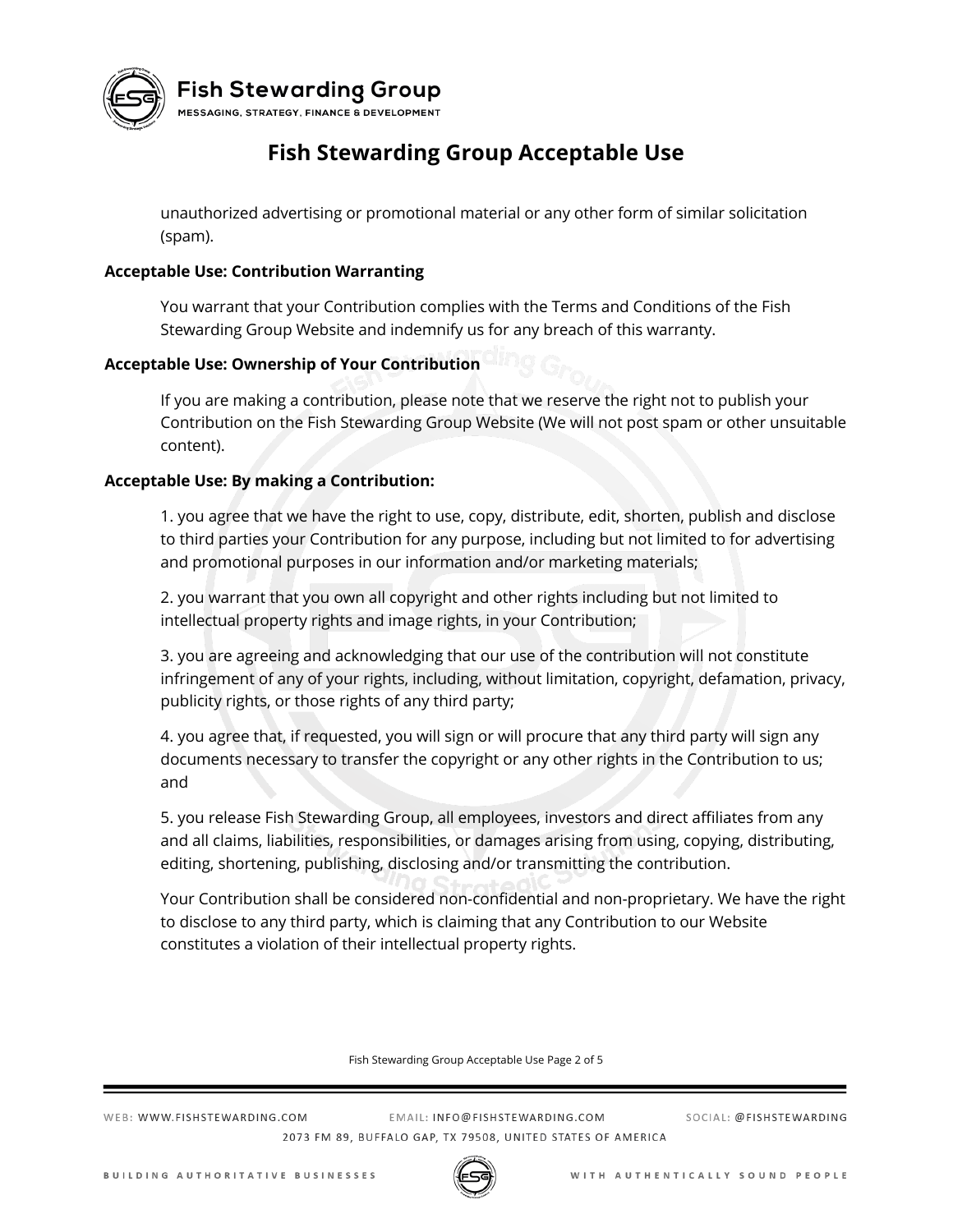

**Fish Stewarding Group** MESSAGING, STRATEGY, FINANCE & DEVELOPMENT

## **Fish Stewarding Group Acceptable Use**

#### **Acceptable Use: Your Account with Fishstewarding.com**

Please ensure that the details you provide to Fish Stewarding Group and Fishstewarding.com are correct and complete and inform us immediately of any changes to the information that you provided when registering.

If you choose, or are provided with a user identification code, password or any other piece of information as part of our security procedures, you must treat such information as confidential and you must not disclose it to any third party. You agree to accept responsibility for all activities that occur under your account or password.

You should inform Fish Stewarding Group immediately if you have any reason to believe that your password or any other breach of security regarding our website that comes to your attention has become known to anyone else, or if the password is being, or is likely to be, used in an unauthorized manner.

We have the right to disable any user identification code or password, whether chosen by you or allocated by us, at any time if in our opinion you have hailed to comply with the provisions of the Terms and Conditions of our Website.

#### **Acceptable Use: Links to other Websites**

Users of our Website may have access to other sites in order to provide information, access to Products or value to users. Where Fishstewarding.com provides such links to other websites or resources, we do so for you to access at your sole discretion.

We do not accept any responsibility for the content of any external websites, which we link to or which may link to our Website. We do not have any control over external websites, and you are solely responsible for complying with the terms of those sites.

Accordingly, you acknowledge and agree that access to any external or linked websites shall be at your sole risk. By accessing such external linked websites, you accept and undertake to us that you have chosen to enter website at your sole discretion and risk. You accept and acknowledge that we shall do not directly or indirectly recommend or endorse the contents of such websites. We shall not under any circumstances be responsible for the availability of such external sites or resources.

By accessing such linked external websites, you will be subject to their data protection and privacy policies or practices and other site content. Fish Stewarding Group and Fishstewarding.com shall have no liability whatsoever for any loss, offense or damage suffered

Fish Stewarding Group Acceptable Use Page 3 of 5

WEB: WWW.FISHSTEWARDING.COM

EMAIL: INFO@FISHSTEWARDING.COM 2073 FM 89, BUFFALO GAP, TX 79508, UNITED STATES OF AMERICA

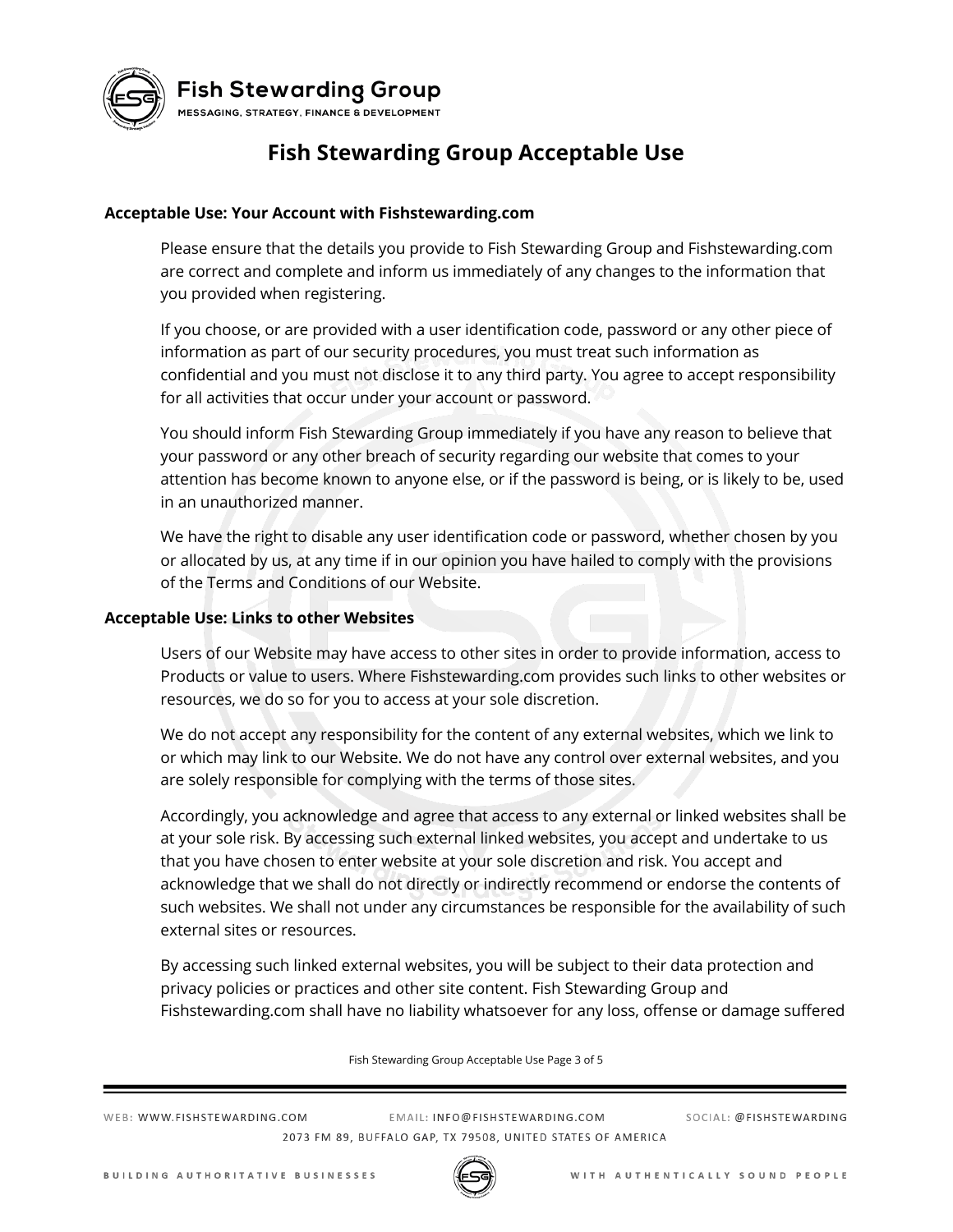

## **Fish Stewarding Group**

MESSAGING, STRATEGY, FINANCE & DEVELOPMENT

# **Fish Stewarding Group Acceptable Use**

or resulting from any use of such sites or in connection with your use of any external linked website, including in respect of any reliance placed by you on any comments, representations, marketing or advertising materials, products, services or other materials. If you wish to link to our Website, please contact info (at) fishstewarding.com

### **Acceptable Use: Interference with Our Website**

You must not attempt to interfere with the proper working of our Website and, in particular, you must not attempt to circumvent security, tamper with, hack into, or otherwise disrupt any computer system, server, website, router or any other Internet connected device.

#### **Acceptable Use: Transmissions**

You must not knowingly transmit any data send or upload any material that contains viruses, Trojan horses, worms, time-bombs, keystroke loggers, spyware, adware or any other harmful programs or similar computer code designed to adversely affect the operation of any computer software or hardware.

Anyone misusing our Website by knowingly introducing viruses, trojans, worms, logic bombs, time-bombs, keystroke loggers, spyware, adware or other material which is malicious or technologically harmful, or attacking our Website via a denial-of-service attack or a distributed denial-of service attack, or attempting to gain unauthorized access to our Website, the server on which our Website is stored or any server, computer or database connected to any Website may be committing a criminal offense.

### **Acceptable Use: Reporting and Reserving**

We will report this to the relevant law enforcement authorities and will co-operate with those authorities by disclosing the entrant's identity to them. In addition, such an entrant breaches civil law and we reserve the right to seek damages and costs (including but not limited to, legal fees) from any such person to the fullest extent permitted by law.

### **Acceptable Use: Interactive Services**

Fishstewarding.com may from time to time provide interactive services on our website, including, without limitation: review pages, bulletin boards, social media cross content; user comment functionalities; product or service review facilities; and any other interactive services on our Website ("Interactive Services").

### **Acceptable Use: Obligations**

Fish Stewarding Group Acceptable Use Page 4 of 5

WEB: WWW.FISHSTEWARDING.COM

EMAIL: INFO@FISHSTEWARDING.COM 2073 FM 89, BUFFALO GAP, TX 79508, UNITED STATES OF AMERICA